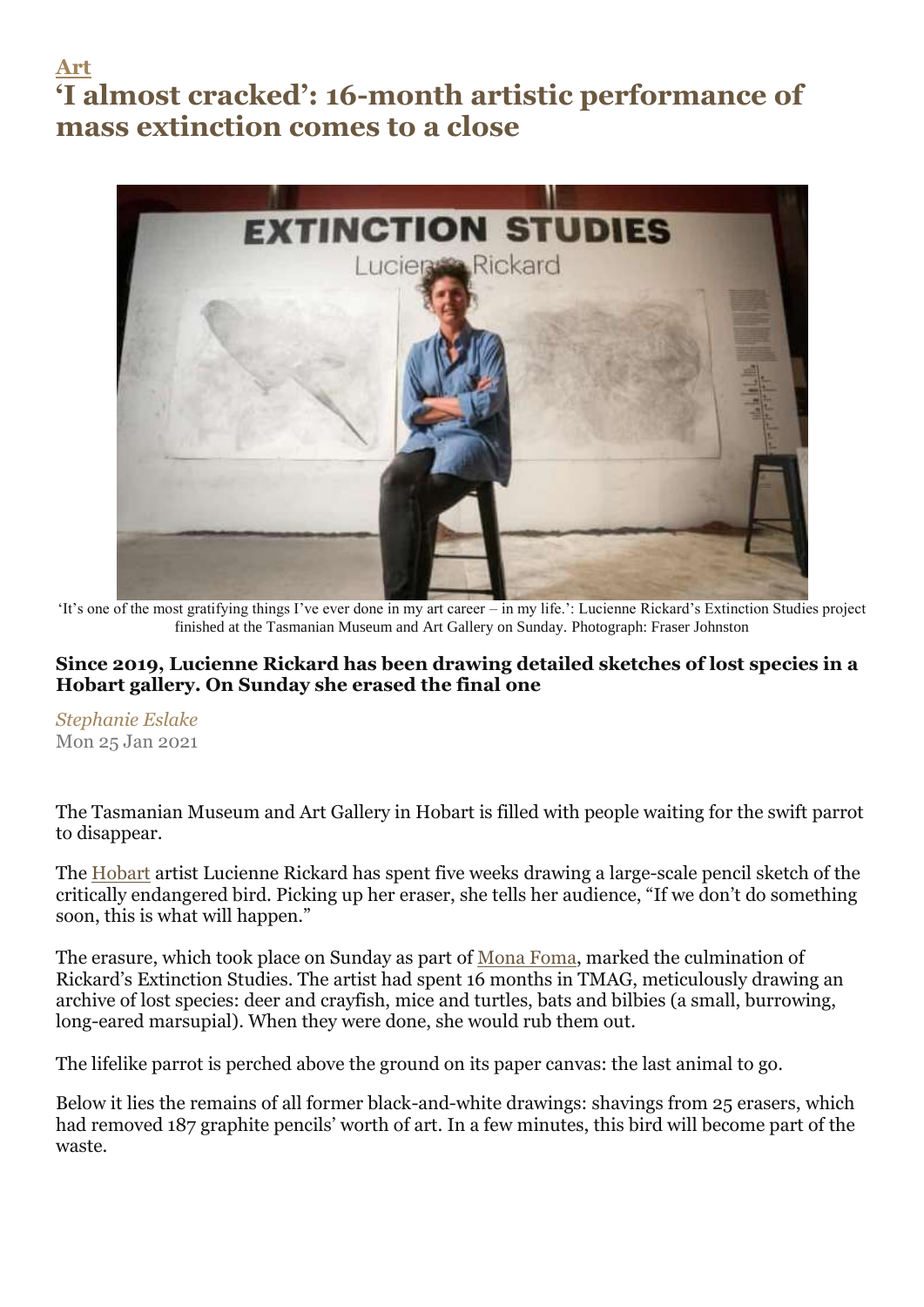

'It's like witnessing a funeral': the swift parrot was the final of 38 artworks Lucienne Rickard created and then destroyed. Photograph: Jesse Hunniford

Rickard starts with the swift parrot's feathery tail, wiping it clean from the page with deliberate strokes. The creature begins to vanish. From the silence, someone whispers: "It's like witnessing a funeral."

"We have this idea that extinction is an old problem. In fact, the opposite is true," Rickard tells the Guardian. Throughout the project she has created and destroyed a total of 38 works of art, all depicting flora and fauna from the [IUCN Red List of Threatened Species,](https://www.iucnredlist.org/) among them the Yunnan lake newt, the corquin robber frog and the big-eared hopping mouse. Rickard's drawings are realistic, detailed, archival – exactly the style a visitor might expect to find in a museum. Keeping her art accessible became a "hook" to draw people into her world.

Using the same piece of paper for months at a time, Rickard drew creatures that no longer thrive, the shadow of a former species under each new sketch. Eight of these species were Australian. "We're repeating the same mistakes over and over again, and not learning," she says.

The idea for the project – which was commissioned by Hobart's Detached Cultural Organisation – evolved from Rickard's interest in nature documentaries. She began to educate herself about conservation, shocked by "how desperate it really is".

"I thought, 'if I don't know about this, there are a whole bunch of other people out there who probably don't know as well'."

Most resonant for her was the birth and death of Rickard's Xerces blue butterfly. She'd viewed a wing under a museum microscope and found its detail "mind-blowing … like an endless forest or landscape", she tells the Guardian.

Informed by science, Rickard drew wings with an estimated 113,000 scales – a three-month process she describes as "torturous", and which she documented in a series of posts [on Instagram.](https://www.instagram.com/luciennerickard/?hl=en) "I'm investing so much in this one drawing, this one species, because I'm getting frustrated," she wrote in one. "There is infinite exquisite detail all around us, but we've become used to seeing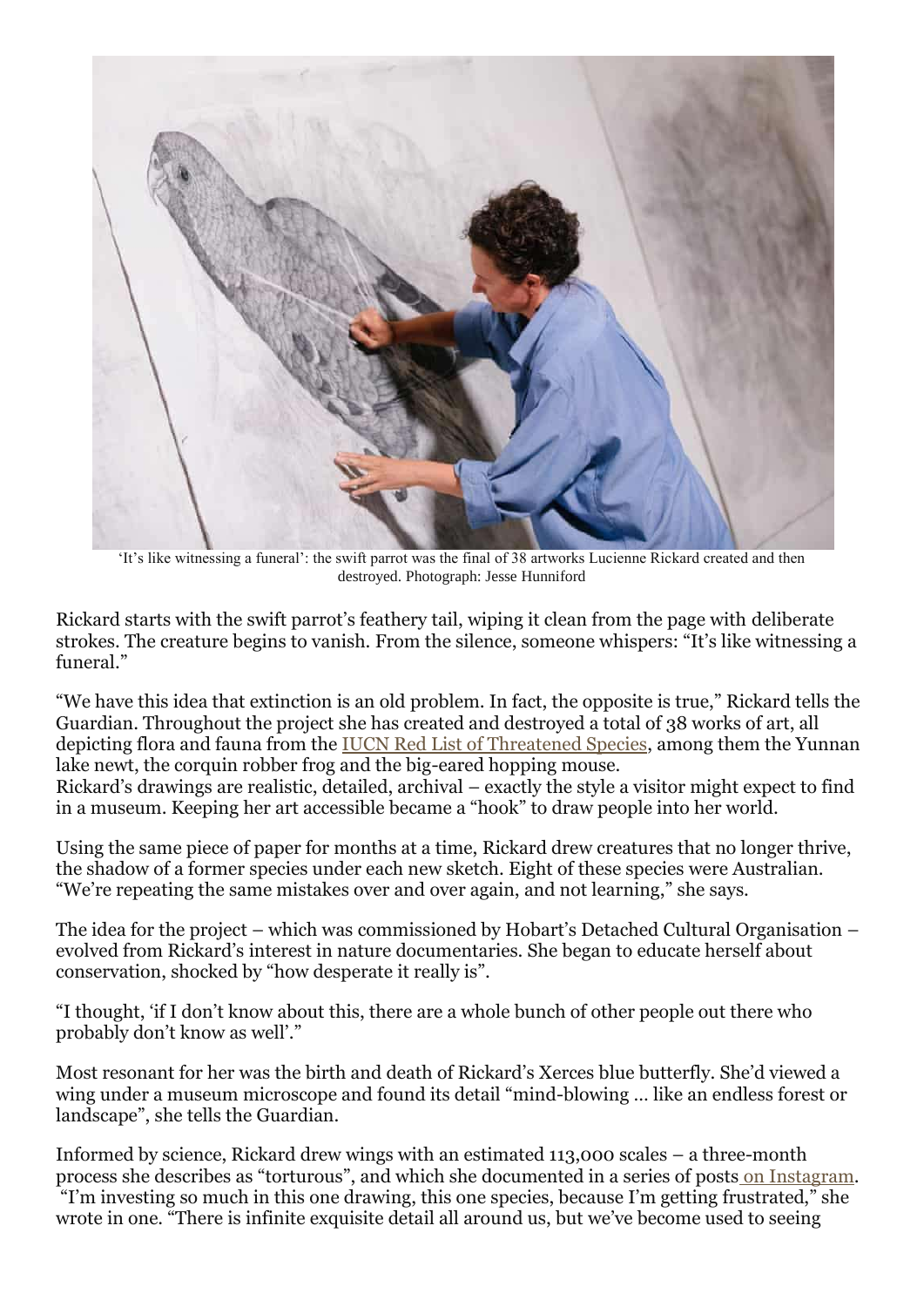ourselves as removed from the natural world ... I want to shake people. I want to yell, 'Look!' But I'm drawing every last scale instead."

People following her progress pleaded with her to cancel the butterfly's erasure; to make an exception for the butterfly living on the page. Her parents applied similar pressure, lamenting their daughter's efforts with the wings.

"There was a heightened atmosphere in the room when I erased it, and I almost cracked," Rickard remembers. It was the "sting" of this erasure that gave it power.



'I want to shake people. I want to yell, "Look!" But I'm drawing every last scale instead.' Photograph: Detached Cultural Org

Rickard began the project at TMAG in September 2019, and continued as bushfires ravaged the country, impacting [more than 100 threatened Australian species](https://www.theguardian.com/environment/2020/jan/20/more-than-100-threatened-species-australian-bushfires-towards-extinction#:~:text=1%20year%20old-,More%20than%20100%20threatened%20species%20hit%20hard,bushfires%2C%20pushing%20many%20towards%20extinction&text=The%20worst%20affected%20mammal%20is,160km%20long%20South%20Australian%20island) and [killing or displacing almost 3](https://www.theguardian.com/environment/2020/jul/28/almost-3-billion-animals-affected-by-australian-megafires-report-shows-aoe)  [billion animals.](https://www.theguardian.com/environment/2020/jul/28/almost-3-billion-animals-affected-by-australian-megafires-report-shows-aoe) She says museum visitors would come to her in tears, crying for the loss of wildlife as she continued to confront it on her page.

Just a few months later, Covid-19 lockdowns seemed to return relative peace to the natural world: marine wildlife [flourished in quieter waters](https://www.theguardian.com/environment/2020/apr/27/silence-is-golden-for-whales-as-lockdown-reduces-ocean-noise-coronavirus) and [blue skies were seen above cities](https://www.theguardian.com/environment/2020/jun/07/blue-sky-thinking-how-cities-can-keep-air-clean-after-coronavirus) normally clouded with pollution. Rickard remembers this moment as an opportunity: "A good time to have a think about our relationship to the environment, and try to live different lives." It didn't take: the pandemic was threatening our own species, and our values shifted accordingly.

Rickard believes a larger problem is the environmental impact of "colonialism and capitalism" – particularly in Australia, which has the [world's highest rate](https://www.theguardian.com/environment/2018/feb/13/a-national-disgrace-australias-extinction-crisis-is-unfolding-in-plain-sight) of mammalian extinction. In the past two centuries, more than 100 local species have been lost.

"Australia sells itself to the rest of the world based on tourism, and our incredible wild spaces and wildlife. Why aren't we looking after our natural heritage?"